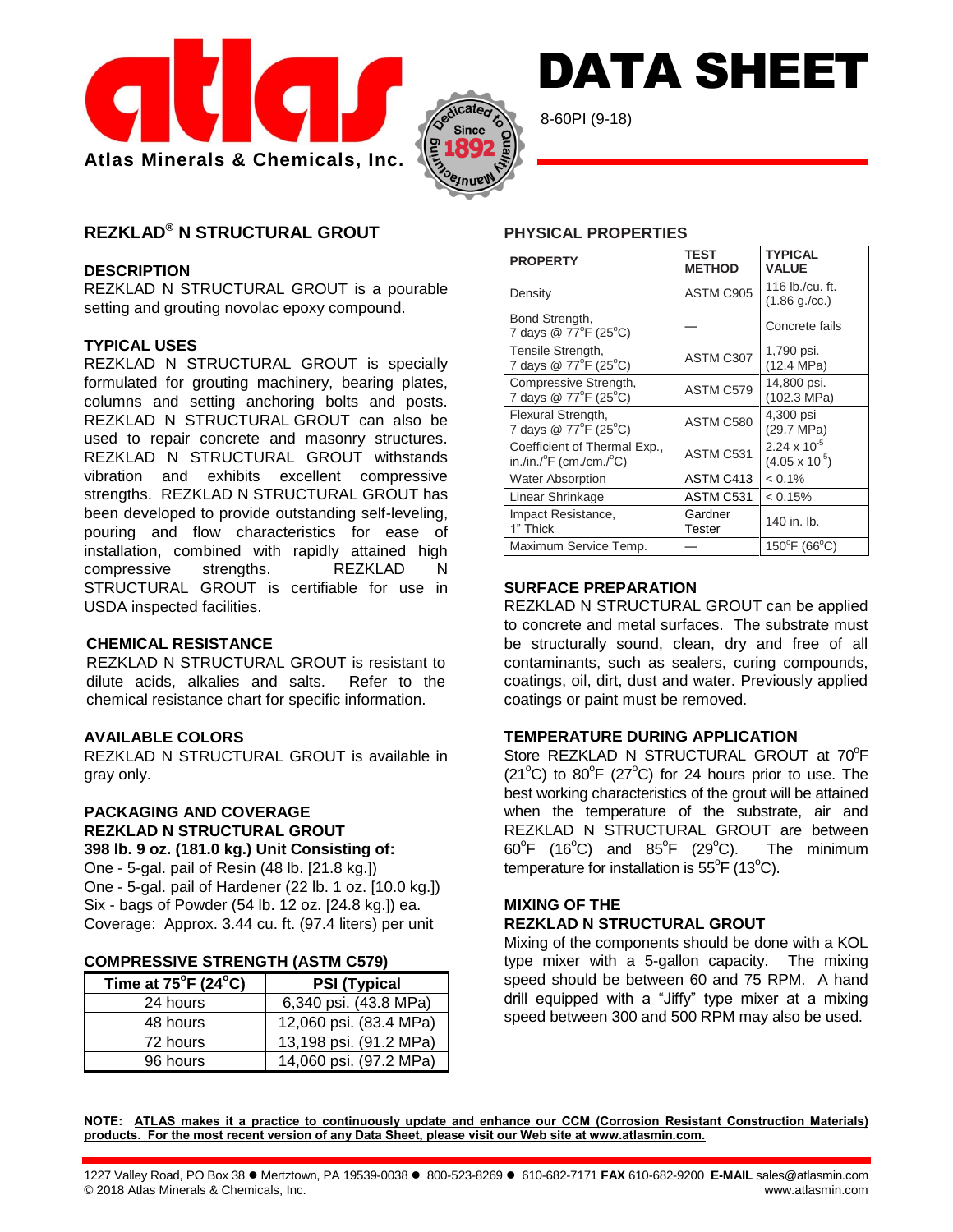# **MIX RATIO CHART – REZKLAD N STRUCTURAL GROUT**

| <b>REZKLAD N STRUCTURAL GROUT</b> | Weight                  | Volume                             |  |
|-----------------------------------|-------------------------|------------------------------------|--|
| REZKLAD N STRUCTURAL GROUT Resin  | 4 lb. (1.82 kg.)        | 52.0 fl. oz. (1.5 liters)          |  |
| REZKLAD N STRUCTURAL GROUT        | 1 lb. 13 oz. (0.82 kg.) | 28.5 fl. oz. (0.8 liters)          |  |
| Hardener                          |                         |                                    |  |
| REZKLAD N STRUCTURAL GROUT        | 27 lb. 6 oz. (12.4 kg.) | 1/2 of 27 lb. 6 oz. (12.4 kg.) bag |  |
| Powder                            |                         |                                    |  |
| <b>Batch Size</b>                 | 33 lb. 3 oz. (15.0 kg.) | 0.28 cu. ft. (8.2 liters)          |  |

#### **398 lb. 9 oz. (181.0 kg.) Unit:**

- a. Into two clean and dry 5-gallon pails, divide the contents of one of the 54 lb. 12 oz. (24.8 kg.) bags of REZKLAD N STRUCTURAL GROUT Powder into two equal parts by volume.
- b. Combine 52 fluid ounces (1.5 liters) of REZKLAD N STRUCTURAL GROUT Resin and 28.5 fluid ounces (0.8 liters) of REZKLAD N STRUCTURAL GROUT Hardener in the 5-gallon capacity mechanical mixer. Mix thoroughly for approximately two minutes.
- c. Slowly add the 1/2 bag REZKLAD N STRUCTURAL GROUT Powder, 27 lb. 6 oz. (12.4 kg.), as prepared in Step (a.).
- d. Mix the combined components for approximately two minutes or until all the powder is thoroughly dispersed.

**Note:** The amount of the powder may be varied slightly to obtain the desired consistency. Decreasing the powder component will decrease the estimated unit coverage.

# **APPLICATION OF THE REZKLAD N STRUCTURAL GROUT**

When forming is necessary, coat the forms with a release agent such as petroleum jelly or paste wax. Care must be exercised to ensure that the release agent does not get on the surface to be bonded. Reinforcing bars of 1/2" (12.7 mm.) or 3/4" (19.1 mm.) diameter can be used to provide additional reinforcement in corners and for cross sections greater than 2" (50.8 mm.) thick. Pour the REZKLAD N STRUCTURAL GROUT from one end of the frame work. This method forces air out, limiting any voids under the equipment. On thick cross sections, install 2" (50.8 mm.) to 3" (76.2 mm.) of REZKLAD N STRUCTURAL GROUT per pour. Allow approximately 1-1/2 hours between pours, but not more than 24 hours should elapse to ensure that the newly poured material will bond to the previously poured grout. If air bubbles appear on the surface, they can be eliminated by brushing or spraying the surface with methyl ethyl ketone or similar solvent.

#### **TYPICAL WORKING TIMES FOR A BATCH SIZE OF 33 lb. 3 oz. (15.0 kg.) UNIT**

| Temperature                                | <b>Working Time</b> |
|--------------------------------------------|---------------------|
| $55^{\circ}F(13^{\circ}C)$                 | 40 to 45 minutes    |
| 65 $^{\circ}$ F (18 $^{\circ}$ C)          | 30 to 40 minutes    |
| $75^{\circ}F(24^{\circ}C)$                 | 20 to 30 minutes    |
| $\overline{85^{\circ}F}$ (29 $^{\circ}C$ ) | 10 to 20 minutes    |

# **CLEANING OF TOOLS AND EQUIPMENT**

Steel wool, soap, and warm water will remove the materials referred to in this Data Sheet from mixing tools and equipment if cleaning is done immediately after use. Solvents, such as methyl ethyl ketone, toluene, or xylene, will have to be used after the material has begun to harden. Fully hardened material will have to be removed by mechanical means.

Dispose of residues and solvent wastes in accordance with the directions in the Safety Data Sheets and government regulations.

#### **STORAGE AND SHELF LIFE**

Store all materials in a cool, dry environment. Keep all materials out of direct sunlight. Ideal storage temperature is  $75^{\circ}F$  (24 $^{\circ}C$ ). Protect from freezing. In unopened original containers, the materials referred to in this Data Sheet have a shelf life of approximately one year.

#### **PRODUCT SPECIFICATION**

The system shall be REZKLAD N STRUCTURAL GROUT as manufactured by Atlas Minerals & Chemicals, Inc.

#### **PRECAUTIONS**

The materials referred to in this Data Sheet are for Industrial Use Only. They contain materials that present handling and potential health hazards. Consult Safety Data Sheets and the container labels for complete precautionary information.

### **TECHNICAL SERVICES**

ATLAS maintains a staff of Technical Service Representatives who are available to assist you with the use of ATLAS products. In the event of difficulties with the application of ATLAS materials, the installation should be stopped immediately and ATLAS' Technical Service Department consulted for assistance.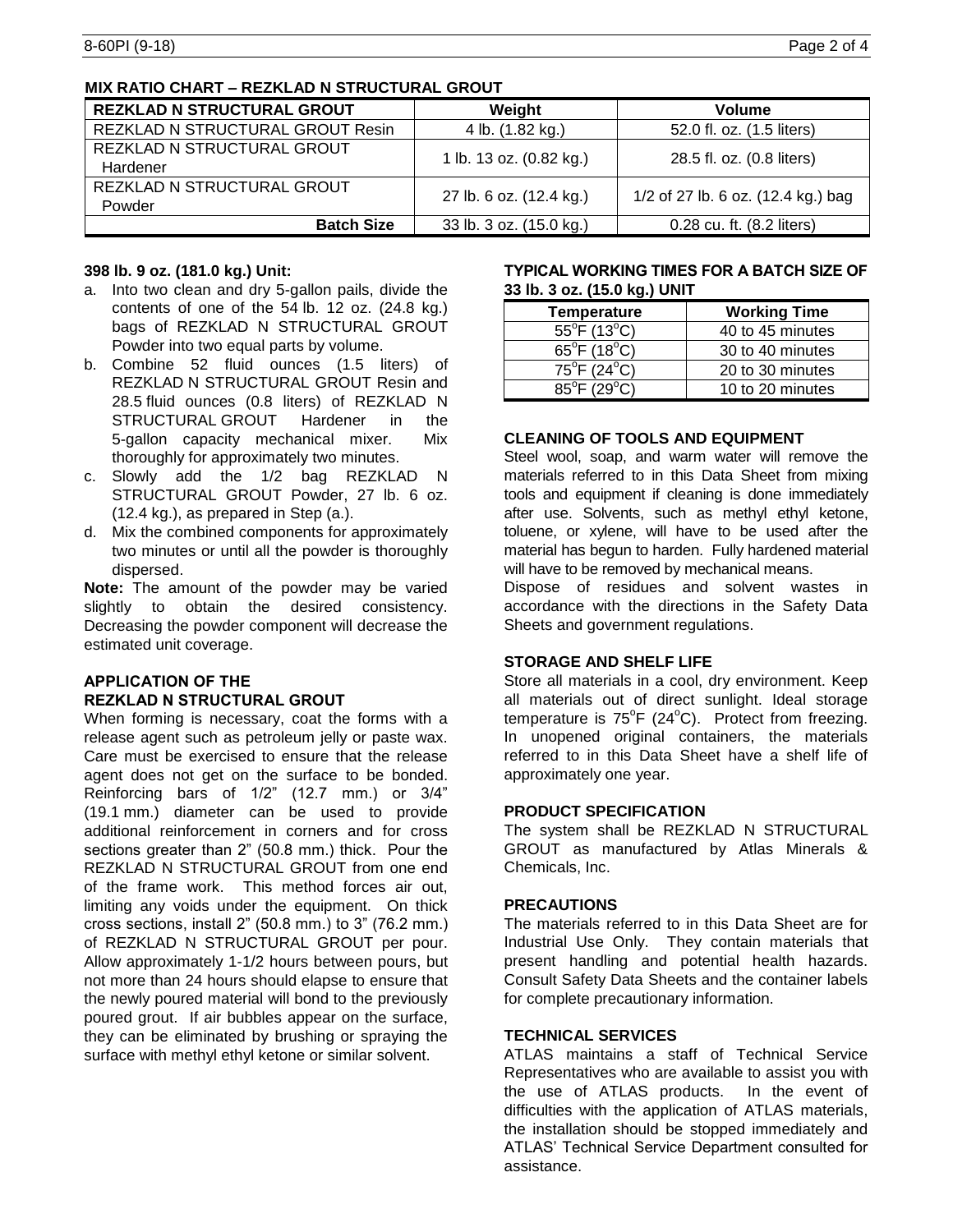# **WARRANTY**

ATLAS warrants that its products will be free from defects in workmanship and materials under normal use for a period of one (1) year from the date of shipment by ATLAS (provided the products are installed before the expiration of the shelf life). THERE ARE NO EXPRESS OR IMPLIED WARRANTIES OF MERCHANTABILITY OR FITNESS FOR THE PURPOSE FOR THIS PRODUCT WHICH EXTEND BEYOND THE DESCRIPTION ON THE FACE HEREOF. ATLAS' LIABILITY FOR ALLEGED BREACH OF THIS WARRANTY SHALL BE LIMITED TO REPAIR OR REPLACEMENT OF THE DEFECTIVE PRODUCT (BUT NOT INCLUDING REMOVAL OF THE DEFECTIVE PRODUCT OR INSTALLATION OF REPLACEMENT PRODUCTS). ATLAS SHALL NOT BE LIABLE FOR ANY INCIDENTAL OR CONSEQUENTIAL DAMAGES DURING THE WARRANTY PERIOD OR THEREAFTER. **ATLAS' WARRANTY IS VOIDED IF PAYMENT FOR PRODUCT IS NOT RECEIVED IN FULL.**